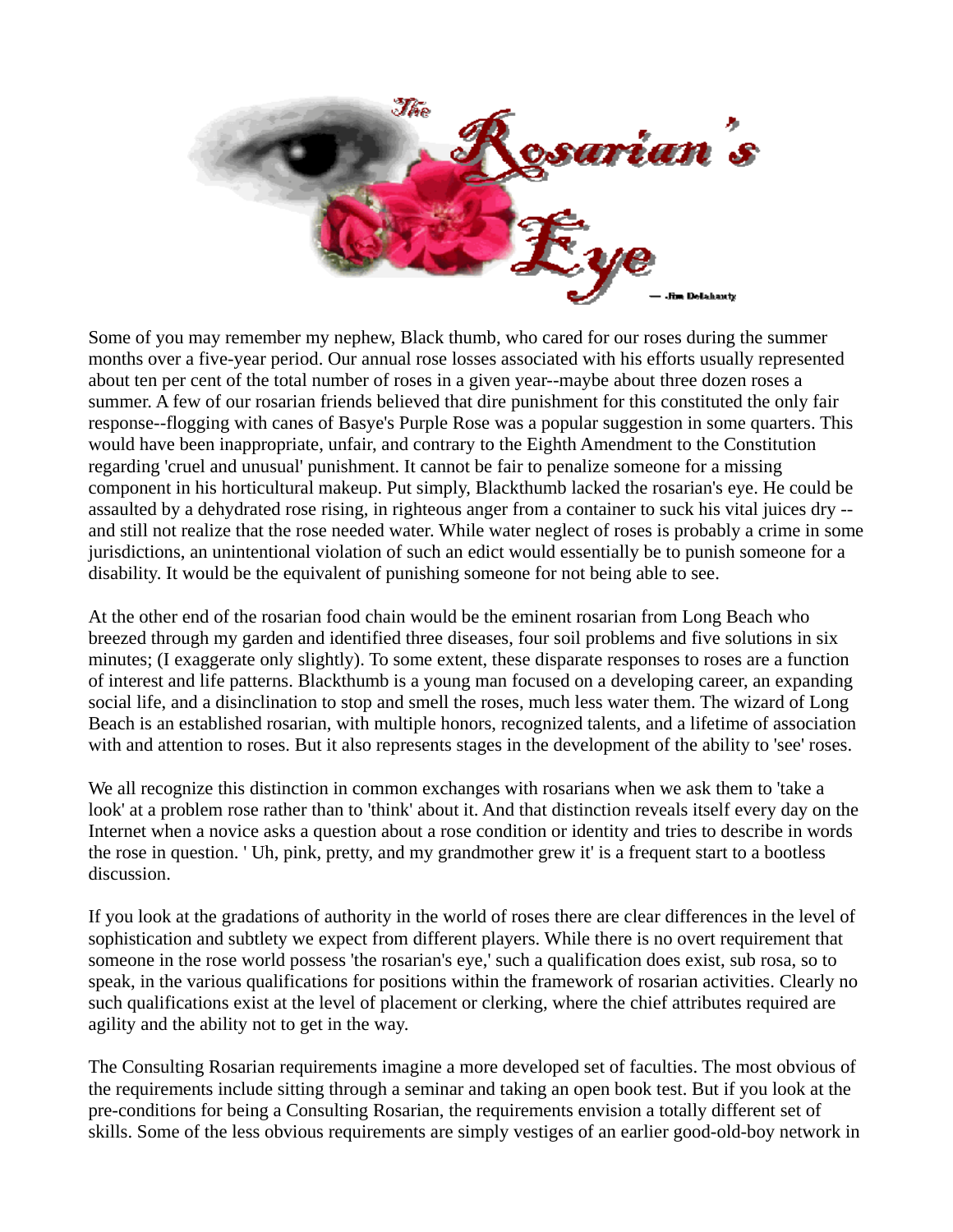the form of recommendations by current Consulting Rosarians; but the experiential requirements are a tribute to other forms of learning. For one thing the candidate must have grown a variety of roses over a five year period as attested by the persons making a recommendation for the Consulting Rosarian candidate. Whether this requirement is honored in the breach and disregarded as in one district, or extended to include the enforced expectation that the person making the recommendation for a Consulting Rosarian candidate -actually--have made a visit to the rose garden of the candidate with a view to its evaluation, even the requirement as a pretext acknowledges that a Consulting Rosarian candidate should be able to grow roses in fact as well as in theory. Whether the requirement is treated as minimal or maximal, it expresses the value attached to the purely experiential learning process as well as the more obvious and common skills of test-taking and seminar-sitting. In order to retain the status of Consulting Rosarian it is necessary to attend a Consulting Rosarian seminar within a three year period, fill out various forms as to activities undertaken as a CR, and participated in the Roses in Review project. It might make more sense to have as an alternative a visit to a Consulting Rosarian's garden to see if the rosarian's eye has retained its luster. In any case, while we all know people who can take any number of tests on anything and remain functionally incompetent, it is difficult to maintain a functioning rose garden over time without developing the rudiments of a rosarian's eye toward maintenance and protection of the roses in a garden.

Now it might be legitimately argued that just because some one grows a variety of roses does not guarantee that they have acquired the rosarian's eye or that their experiential knowledge is anything more than 3 to 5 years of repeating the same mistake. On the other hand, it would seem nearly impossible for someone to acquire the rosarian's eye without growing roses.

The eligibility requirements in order to be accepted at a judging school in the Pacific Southwest District occupy a full page, with some fourteen attributes and attitudes outlined. Three of these relate to the possession of a rosarian's eye. One is the requirement that a potential candidate actually have exhibited roses with sufficient proficiency as to have garnered 2 American Rose Society certificates and 5 blue ribbons in five rose shows over a three year period. Additionally, the potential candidate must also know 'intimately the characteristics and the range of variability of at least 100 varieties,' primarily in the most popular areas of rose show entries. The potential judging school candidate must also exhibit the personal characteristic of being 'observant and careful in all details.' The importance of the experiential component to the skills of a judge is reinforced in that a significant part of the test in a judging school involves demonstrating familiarity with actual roses in a simulated rose show setting. Clearly as one moves up the ladder of responsibility and authority in the world of rosaria, the importance of the rosarian's eye becomes ever more necessary.

If it is true that the rose judge possesses through experience and time the rosarian's eye, that is the best argument for NOT maintaining minimum continuing education standards for active and proactive judges, aside from the considerations of gratitude from a grateful community over time. While I am not sure, I believe that once the rosarian's eye is attained, like any other appreciation of an ideal form, it cannot be lost except through the attrition associated with non-use.